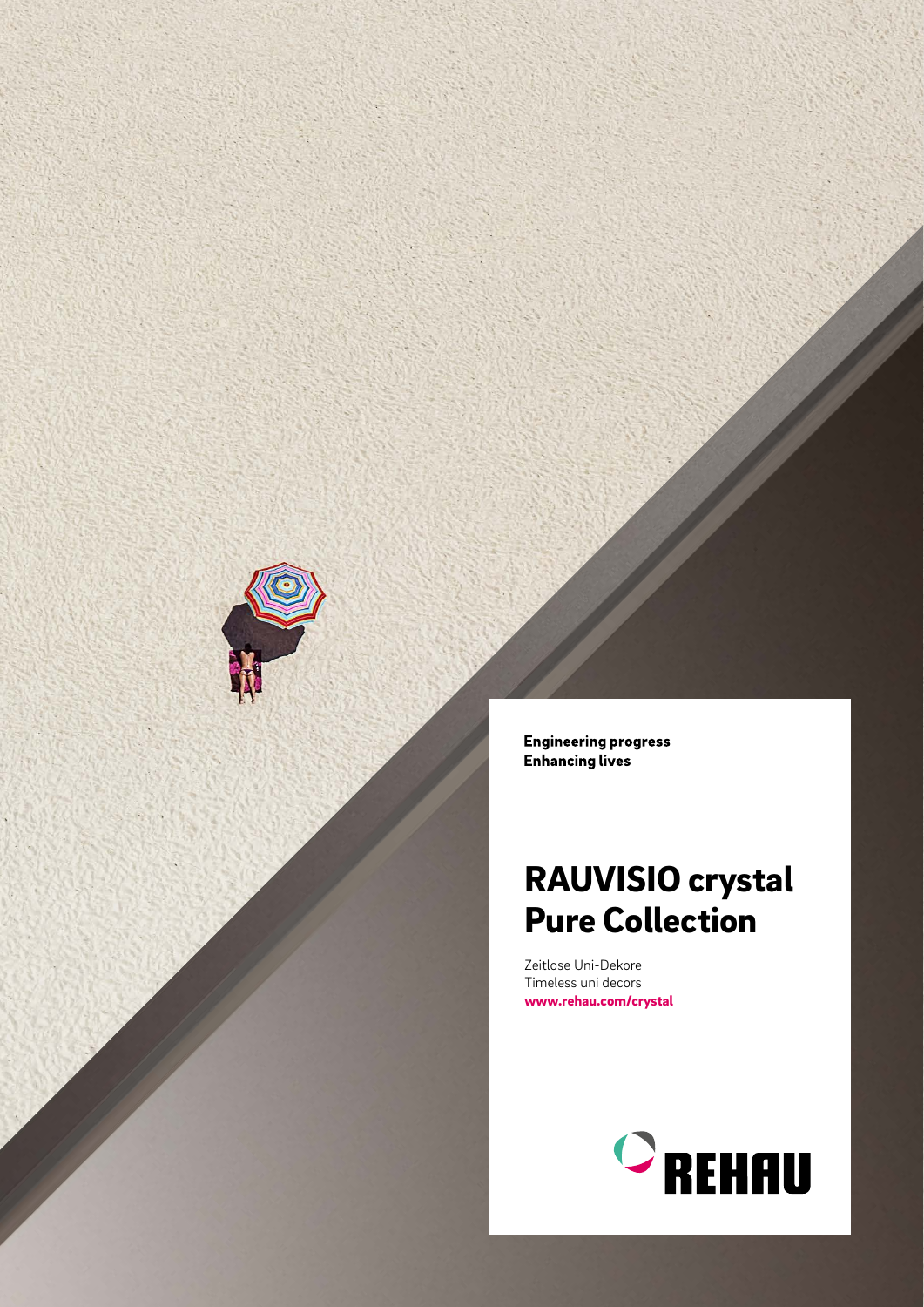

### Schlichte Eleganz: RAUVISIO crystal Pure

Pur wie ein Sandkorn. In der Masse verschwimmt das Detail – Ruhe und Weitsicht nehmen den Raum ein. Mit RAUVISIO crystal Pure trifft Minimalismus auf Beständigkeit. Die Material-Kombination der monochromen Oberflächen aus smartem Glas entfaltet endlose Möglichkeiten, Räume zu gestalten. Die klare Harmonie der Kollektion stellt den Menschen in den Fokus und lässt Raum für das Wesentliche.



Forstwirtschaft.

Garantiert nachhaltig Unsere RAUVISIO Produkte erfüllen die PEFC-durchgängige Lieferkette nachhaltiger

#### Vorteile in der Verarbeitung:

- Verarbeitbar mit Holzbearbeitungstools
- 50% leichter als Echtglas
- 10 x bruchfester als Echtglas
	- 20% weniger Ausschuss im
	- Vergleich zu Echtglas

#### Vorteile für Ihre Kunden:

- Hohe Kratzbeständigkeit
- Soft-Touch und Anti-Fingerprint auf matten Oberflächen
- Einfache Reinigung
- Beschreibbar mit Whiteboard-Marker (hochglänzende Oberflächen) oder Kreide (matte Oberflächen)
- Individuelle Farbeinstellungen ab kleiner Abnahmemenge (RAUVISIO crystal vario)

Für den perfekten Designverbund hat REHAU den passenden Rollladen RAUVOLET crystal-line mit gleichem Oberflächenmaterial entwickelt.

## Elegance of simplicity: RAUVISIO crystal Pure

Pure like a grain of sand. The detail blends into the mass – calm and vision dominate the space. In RAUVISIO crystal Pure, minimalism meets durability. The material combination of the monochrome surfaces made of smart glass enables limitless possibilities for designing rooms. The pure harmony of the collection puts the focus on people and leaves space for what is important.



#### Sustainability guaranteed

Our RAUVISIO products fulfil PEFC criteria for a sustainable supply chain for forest products.

#### So easy to work with:

- Can be processed with woodworking tools
- 50% lighter than real glass
- 10 x less brittle than real glass
- 20% less waste compared to real glass

#### And great for your customers too:

- Highly scratch-resistant
- Soft touch, anti-fingerprint finish on matt surfaces
- Easy to clean
- Can be marked with whiteboard markers (high-gloss surfaces) or chalk (matt surfaces)
- Custom colours available even for small order volumes (RAUVISIO crystal vario)

REHAU has developed the matching RAUVOLET crystal-line tambour door, featuring the same surface material, for perfectly integrated design.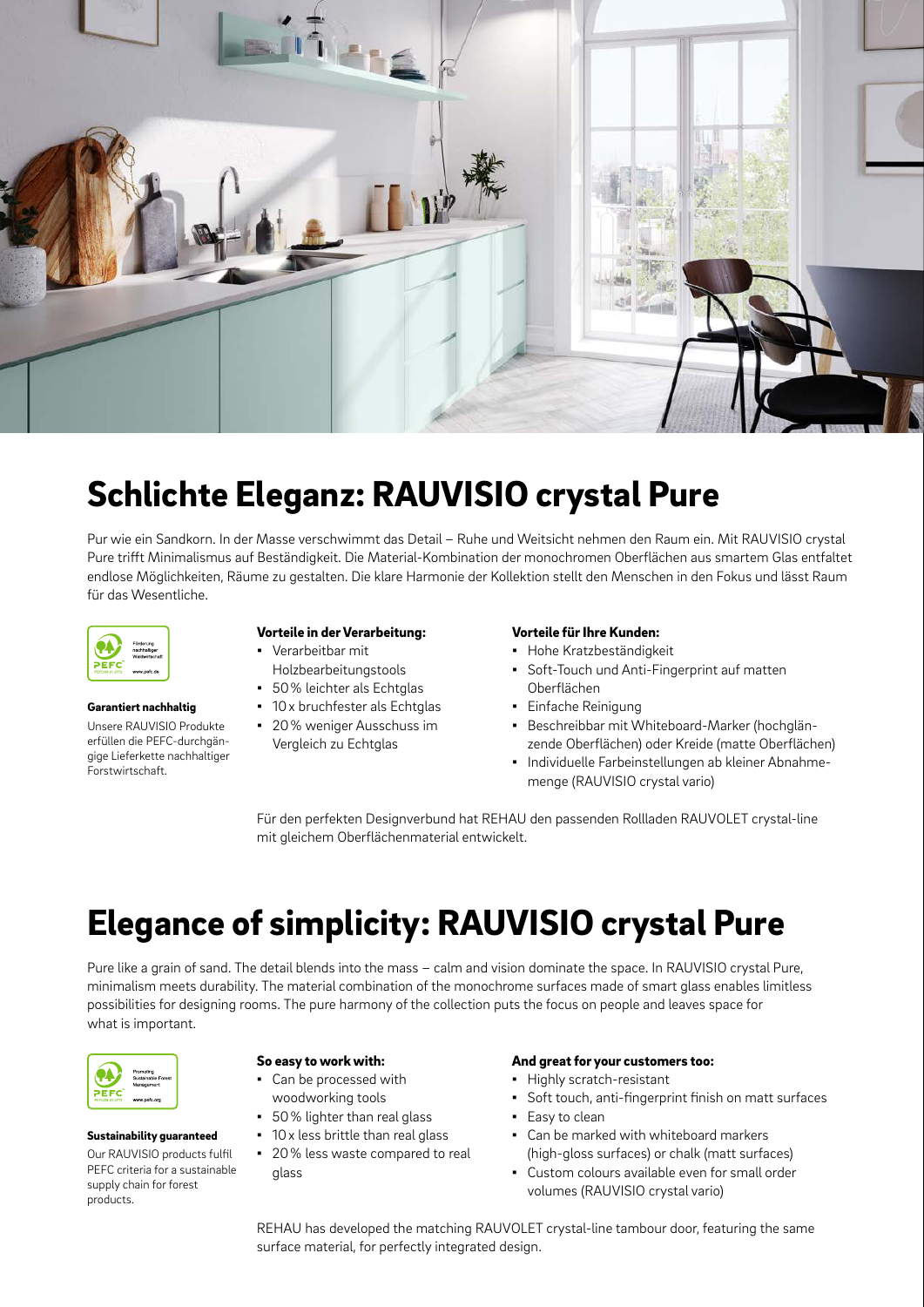## Pure Collection

| <b>Bianco</b><br>high gloss V2778<br>matt 1696L | <b>Nebbia</b><br>high gloss 1910L<br>matt 1911L | Grafite<br>high gloss 2106L<br>matt 2108L | Piano<br>high gloss 2015L<br>matt 2016L |
|-------------------------------------------------|-------------------------------------------------|-------------------------------------------|-----------------------------------------|
|                                                 |                                                 |                                           |                                         |
|                                                 |                                                 |                                           | <b>Mirror</b><br>high gloss 1721L       |
| <b>Neve</b><br>high gloss 2473L                 | <b>Titanio</b><br>high gloss 2107L              | <b>Terriccio</b><br>high gloss 2405L      |                                         |

 $\not\!\!\!D$ 

matt 2109L

high gloss 2405L matt 2406L



matt 2474L

Nichts Passendes gefunden? Entdecke weitere Kollektionen oder nutze die Möglichkeit der individuellen Farbeinstellung.

### Nothing suitable found?

Discover more collections or use the possibility of individual colour adjustment.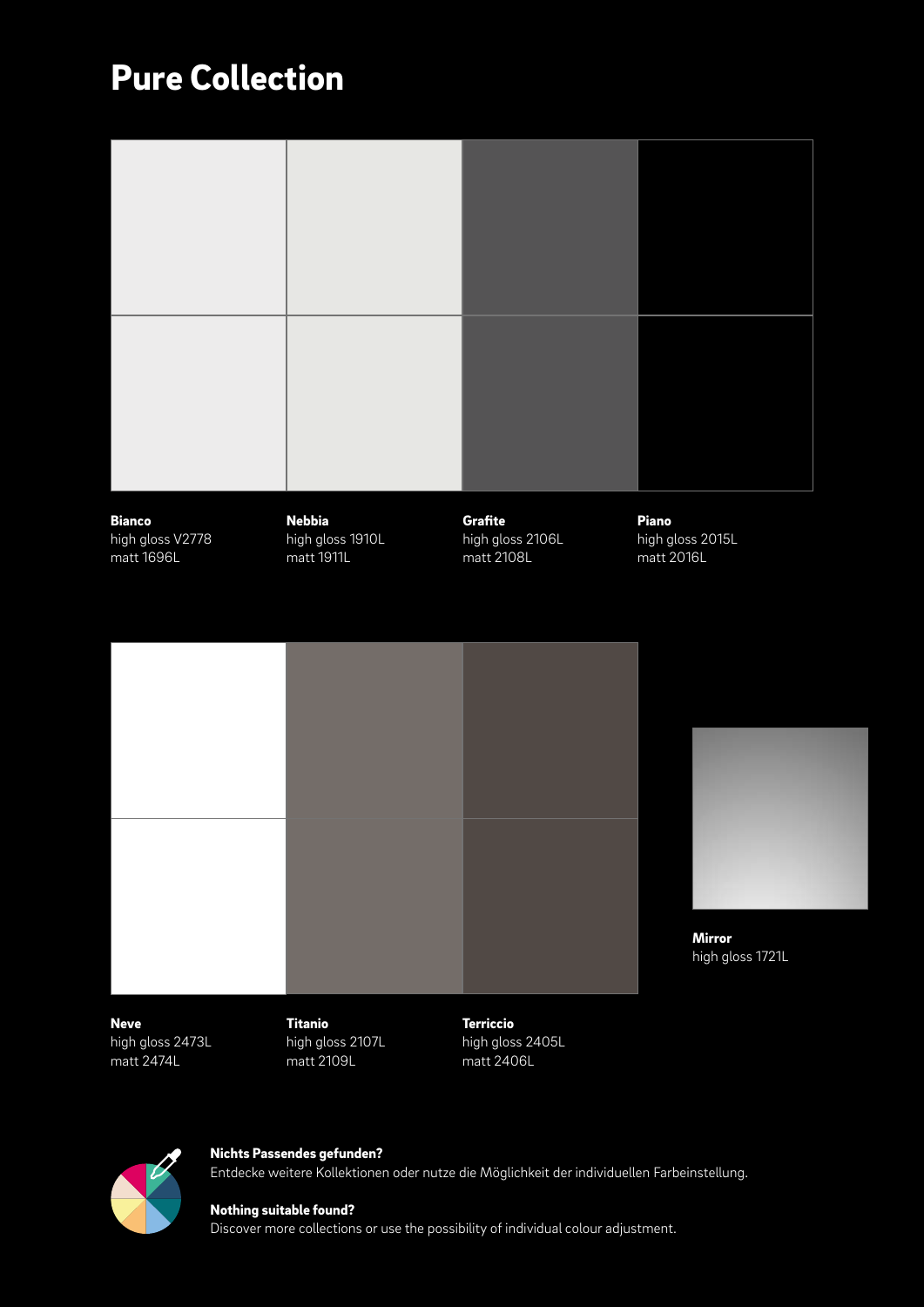

### Verpresste Komponenten / Pressed boards

Composite 2.800 x 1.300 x 19 mm Slim 2.800 x 1.300 x 4,0 mm

REHAU arbeitet bei der Konfektion der Mustermaterialien mit den Werkstätten der Lebenshilfe Hof zusammen. REHAU collaborates with Lebenshilfe Hof workshops to assemble the sample materials.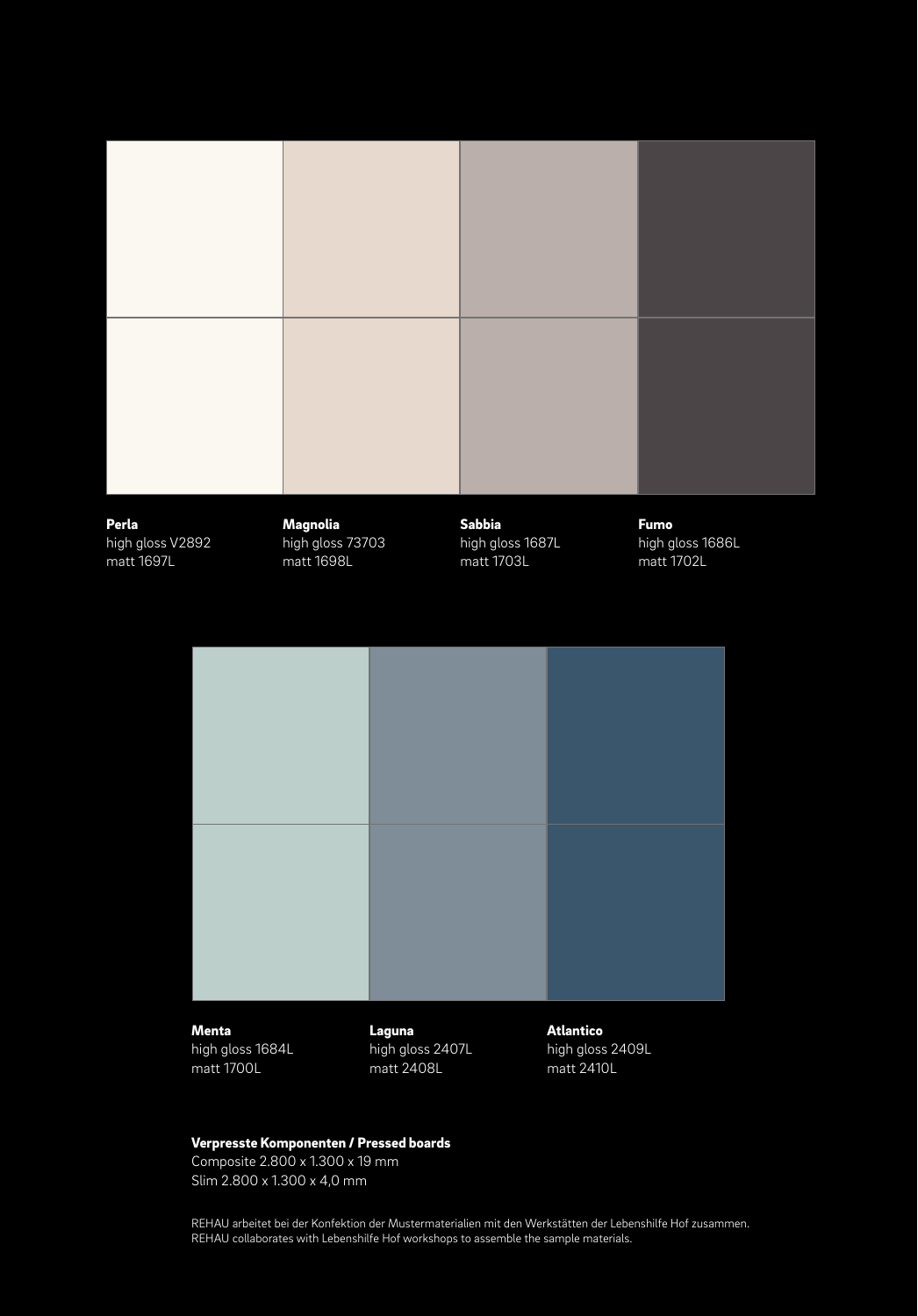### RAUVISIO crystal Pure Collection

## Schlichte Eleganz Elegance of simplicity















Maßindividuelle Fronten mit passender Nullfugenkante einfach und schnell online geplant mit dem REHAU Oberflächenkonfigurator.

REHAU's surface configurator makes it quick and easy to plan customized fronts with matching zero joint edgebands online.

www.rehau.com/boards